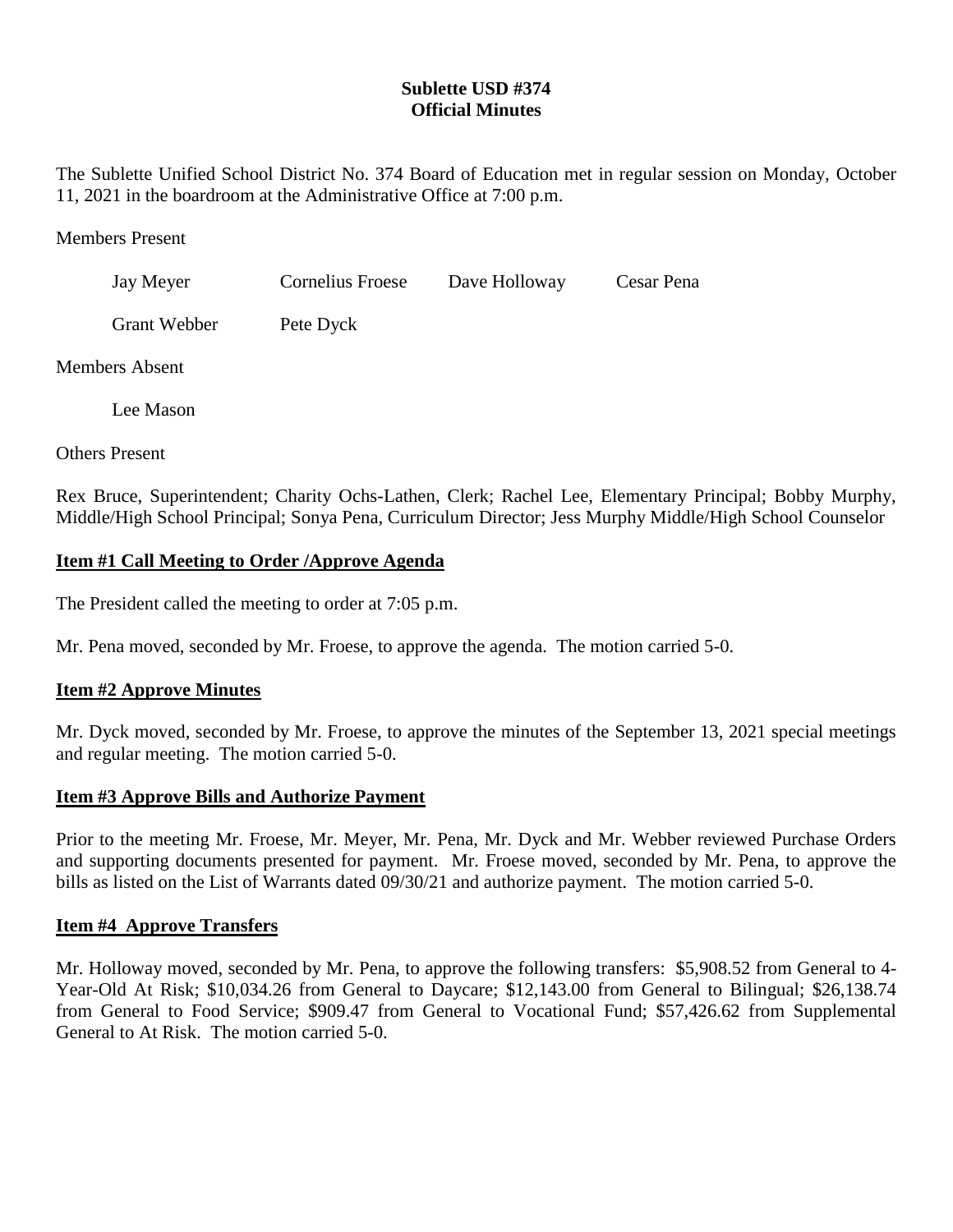Board Minutes Page 2 October 11, 2021

## **PUBLIC FORUM**

There was no public forum

### **Reports**

### Curriculum

Mrs. Pena reported that Dyslexia training is complete. She and Mr. Bobby Murphy have been asked to present at SWPRSC on November 18, 2021 for their efforts in intervention.

Mr. Webber entered the meeting at 7:18pm

### **Principals**

Mrs. Jess Murphy presented for Mr. Bobby Murphy. She stated that she is currently meeting with senior students to discuss education and career plans after High School. She will meet with the juniors in the Spring. SCCC will have a college planning day on Monday, October 18<sup>th</sup> and she plans to have our seniors attend. She informed the board of the Promise Scholarship. This is a last dollar scholarship program that pays for in demand careers at community colleges. It covers the cost (after any other scholarships or grants are applied) up to 68 credit hours and supplies associated with the classes. Intervention has been going well. There are flex and focus hours offered to those who don't need the intervention. ACT prep and scholarship writing are available as well.

Mr. Murphy reported for struggling students, they have reading two days a week, intervention two days a week and after school help with two high school instructors. Parent teacher conferences will be student led. 698 COVID tests have been administered to students and staff. Monday, there were no COVID tests administered.

Mrs. Lee stated that the after school program consistently has 75-80 students in attendance. 5<sup>th</sup>-6<sup>th</sup> Grade students will have student led conferences. She said that 4-6<sup>th</sup> grade curriculum mapping had been completed.

#### Activities Director

Mr. Murphy presented for Mr. Befort who was at a football game. He presented the Board with the proposed 2021-2022 Football and Basketball schedules. The district will be hosting FFA on October 20<sup>th</sup>, Volleyball Sub-state on October 23<sup>rd</sup>, and KAYS Regional Conference on November 4th. MS Basketball will begin in two weeks.

### **Superintendent**

Mr. Bruce informed the Board that we received money from the Perkin's Grant. We will use that money to purchase 6 interactive white boards and would like the Board to go into the rooms to see them. He stated that he is considering a partnership with GCCC for some VoTech classes because of some issues with SCCC.